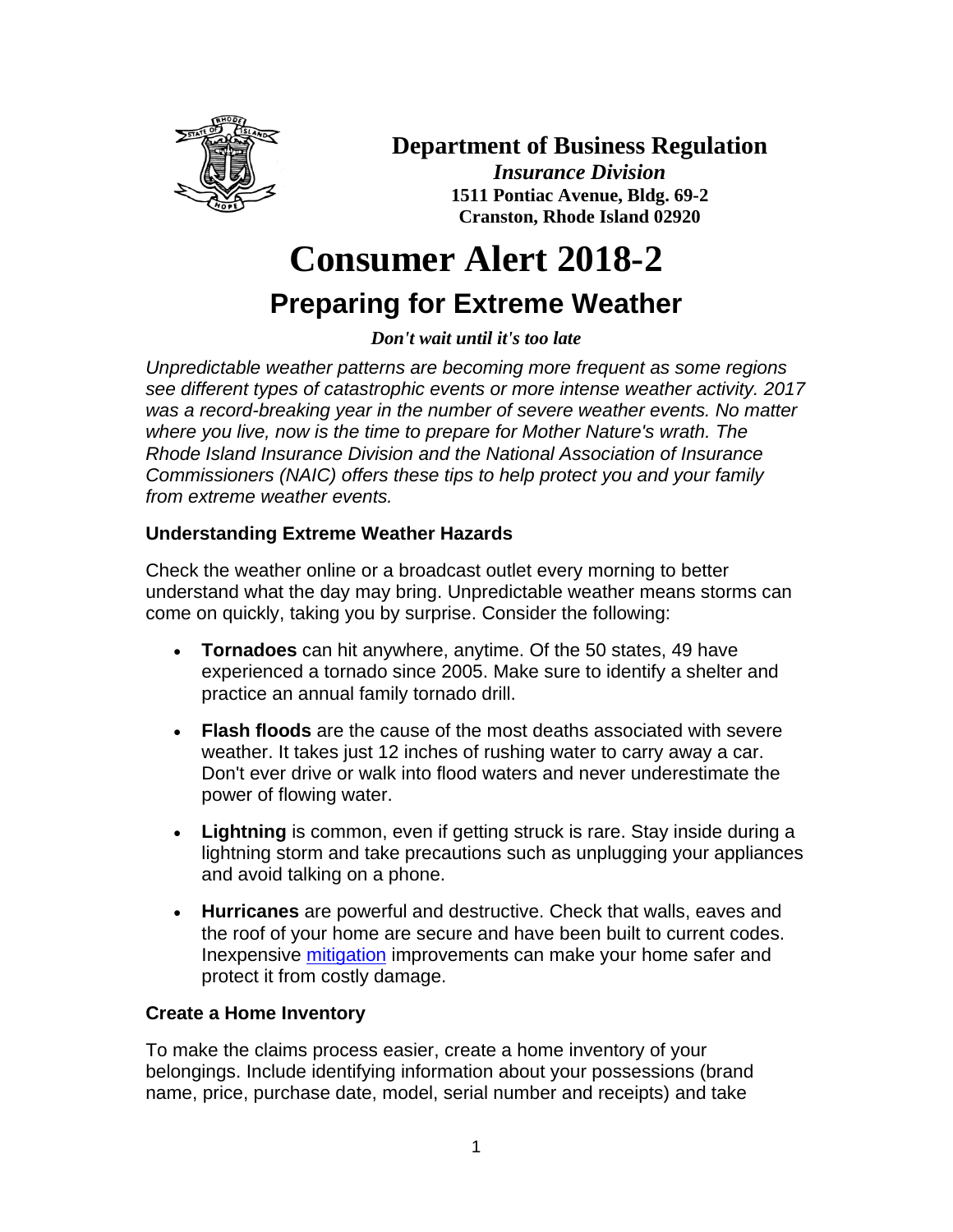photos. Creating a home inventory from the NAIC's free smartphone app, [myHOME Scr.APP.book,](https://itunes.apple.com/app/myhome-scr-app-book/id414273863?mt=8) takes some of the headache out of this process. Download the app from [iTunes](https://itunes.apple.com/app/myhome-scr-app-book/id414273863?mt=8) or Google Play. A simple-to-use printable home [inventory checklist](http://www.insureuonline.org/home_inventory_checklist.pdf) is also available.

If you don't have time to create a full list of the items in your home, consider videotaping and/or taking photographs in every room. The more detail you include, the easier it will be for your insurer to evaluate your loss. When making your list, open drawers and closets, and don't forget to document what's in your basement, garage and storage buildings. Once you've created your inventory, send the information to your insurance agent and/or keep it on your app.

### **Collect Your Insurance Information**

Before a storm hits, review your insurance policies. Make sure you know what is and is not covered. If you have questions, contact your insurance agent or insurer. Store electronic copies of your insurance policies with your home inventory and keep paper files in a safety deposit box. Make sure to have a copy of your policy declarations page listing all of your coverages, as well as your insurance cards.

Collect the 24-hour contact information for your insurance agent and insurer and enter it as a contact on your smartphone. Make a list that includes your policy numbers, insurer and insurance agent's phone numbers, website addresses and mailing addresses. Also, check to see if the company or agent has an emergency information hotline. It is a good idea to store this information — and your home inventory — in a waterproof, fireproof box or safe. If you evacuate your home, take this information with you.

Note: Flood damage is NOT covered by a standard homeowners or renter's insurance policy. If you have a separate flood insurance policy, remember to include a copy of the policy and the contact details for the insurance company on your list. Be aware that there is a 30-day waiting period before a flood insurance policy is effective. For additional information on flood insurance and knowing your flood risk, please see Consumer Alert 2017-2, or you may contact your insurance agent, or the NFIP at 1.800.638.6620, or visit [www.floodsmart.gov.](http://www.floodsmart.gov/)

#### **Prepare for the Worst**

To help lessen the damage caused by a storm, take stock of your home. Clear your yard of debris that could become projectiles in high winds and trim dead or overhanging branches from trees surrounding your home. Ensure the roof sheathing is properly secured. Fasten end gables to the roof. Latch doors and garage doors properly. Secure shutters and outdoor furniture.

For personal safety, identify the nearest storm shelter and have an emergency or evacuation plan for your family. Practice your evacuation plan, making sure everyone knows where emergency supplies are stored. Have a storm survival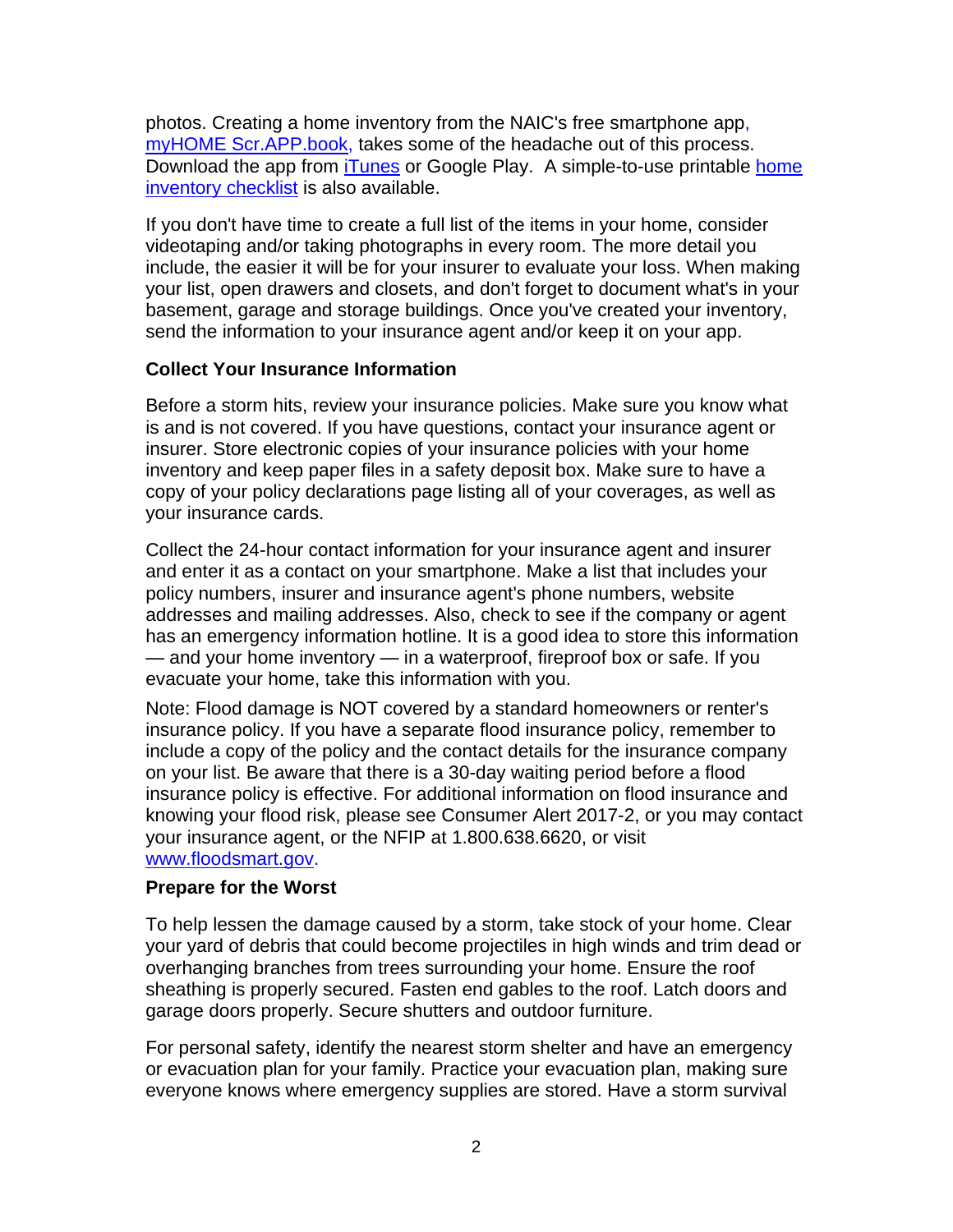kit that includes bottled water, a first-aid kit, flashlights, a battery-operated radio, at least three days of nonperishable food items, blankets, clothing, prescription drugs, eyeglasses and personal hygiene supplies.

If you must evacuate your home, turn off all utilities and disconnect appliances, reducing the chance of additional damage and electrical shock when utilities are restored. For more information about how to prepare your family and home for the weather threats, visit the [American Red Cross.](http://www.redcross.org/mo2)

### **After the Storm**

The days following a natural disaster can be confusing and stressful, but report your insurance claim(s) as quickly as possible to help protect your financial future. Contact your insurer and/or agent with your policy number and other relevant information. Be aware that your policy might require that you make this notification within a certain time frame.

Document damage by taking photographs/video before you begin any clean-up. After you've documented the damage, make repairs necessary to prevent further harm to your property (cover broken windows, leaking roofs and damaged walls). Don't make permanent repairs until your insurer has inspected the property and you have reached an agreement on the cost. Be prepared to provide the claims adjuster with records of any improvements you made prior to the damage. Save all receipts, including those from temporary fixes.

If your home is damaged to the extent that you cannot live there, ask your insurer or insurance agent if you have coverage for additional living expenses.

Work with your insurer to learn what documents, forms and data you need for your claim. Keep a diary of all conversations you have with the insurer and your insurance agent, including names, times and dates of the calls or visits, and contact details. Provide your insurer with all of the requested information, as incorrect or incomplete information may delay your claim.

If the first offer made by the insurer does not meet your expectations, be prepared to negotiate. If there is a disagreement about the claim, ask the insurer for the specific language in the policy and determine why you and the insurer interpret your policy differently. If you believe you are being treated unfairly, contact the RI Insurance Division for assistance.

#### **Protect Yourself from Fraud**

● Home repair fraud increases exponentially following a major storm. Protect your investment by getting more than one bid from contractors and requesting at least three references.

• When choosing a contractor to make repairs, check licensing and references before hiring. You may contact the Contractor's Registration Board at 401-222- 1269 or [www.crb.ri.gov](http://www.crb.ri.gov/) for status of contractors. Always insist on a written estimate before repairs begin and do not sign any contracts before the